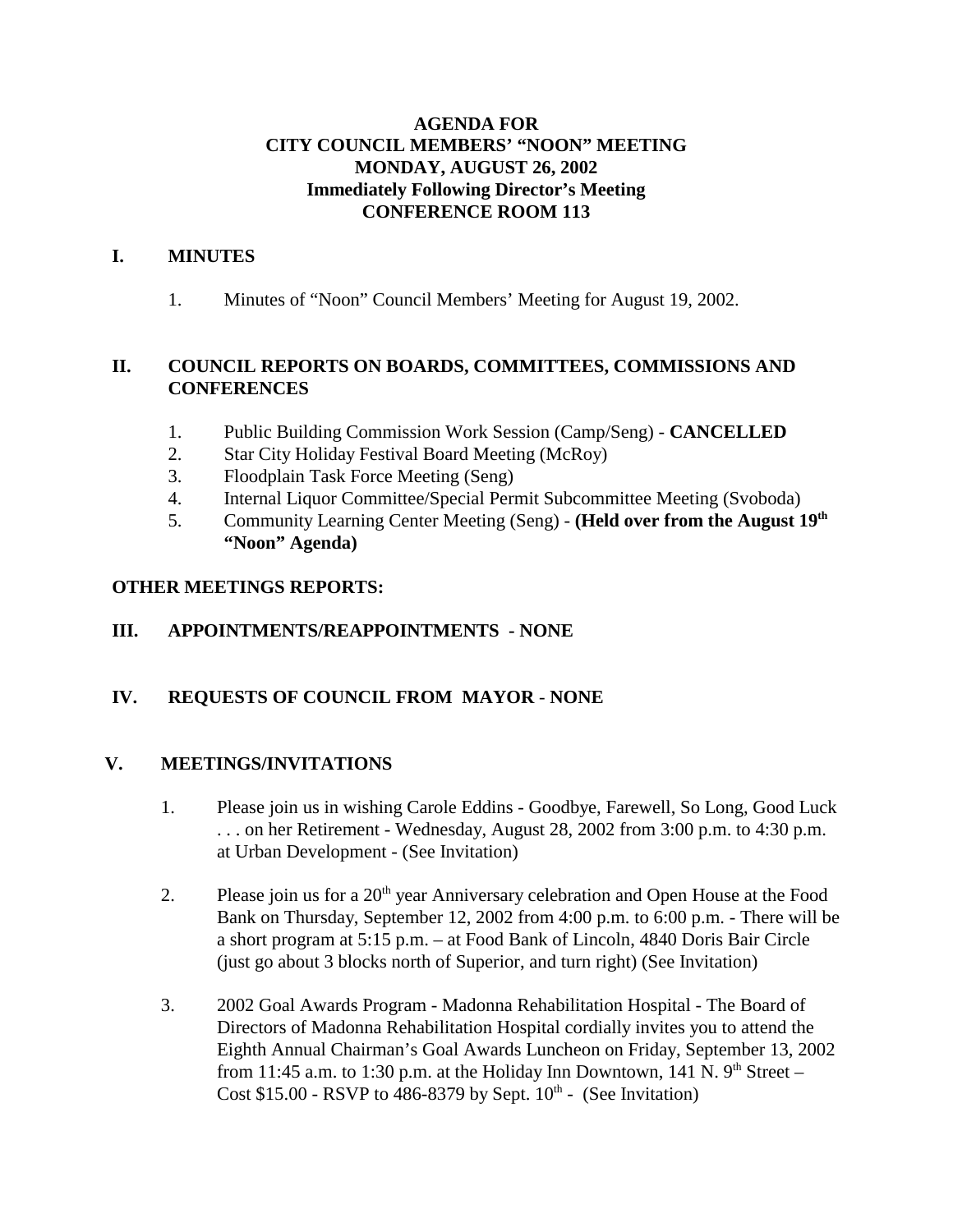- 4. Come celebrate the 2002 Award of Excellence in Environmental Health given by the National Association of County & City Officials to the Lincoln-Lancaster County Health Department for the "Get Mercury out of our Home: Mercury Collection Exchange Program" on Tuesday, August 27, 2002 from 2:30 p.m. to 4:30 p.m. at the LLCHD Training Center, 3119 "O" Street - (See Invitation)
- 5. Lincoln Interfaith Council 2002 Interfaith Leadership Awards Banquet Honoring Dr. John & Mrs. Beatty Brasch on Sunday, October 27, 2002 at The Cornhusker Hotel – Reception at 5:00 p.m. - Dinner at 6:00 p.m. – Cost is \$35.00 per person or Table of Ten at \$350.00 per table – Please fill out & send RSVP form - (See Invitation)
- 6. 2002 marks the  $35<sup>th</sup>$  anniversary year of the Downtown Lincoln Association (DLA) - This year's event will be held on Thursday, October 17, 2002 at Noon at the Embassy Suites - (See Letter)
- 7. Families First & Foremost invites you to join us in a panel discussion of the Juvenile Justice System - A panel of Lancaster County juvenile justice system representatives will provide us with an in-depth look at the path a youth takes through the justice system from first point of contact through case disposition. Join us as we bring together the system components to share their interactions, roles and responsibilities and hints for facilitating a family's movements through the system. On Thursday, September 12, 2002 from 1:30 p.m. to 4:00 p.m. – at the Nebraska Center for Continuing Education,  $33<sup>rd</sup>$  & Holdrege - RSVP to Henry Moss at 441-5678 (See Invitation)

## **VI. MISCELLANEOUS - NONE**

## **VII. CITY COUNCIL MEMBERS**

#### **VIII. ADJOURNMENT**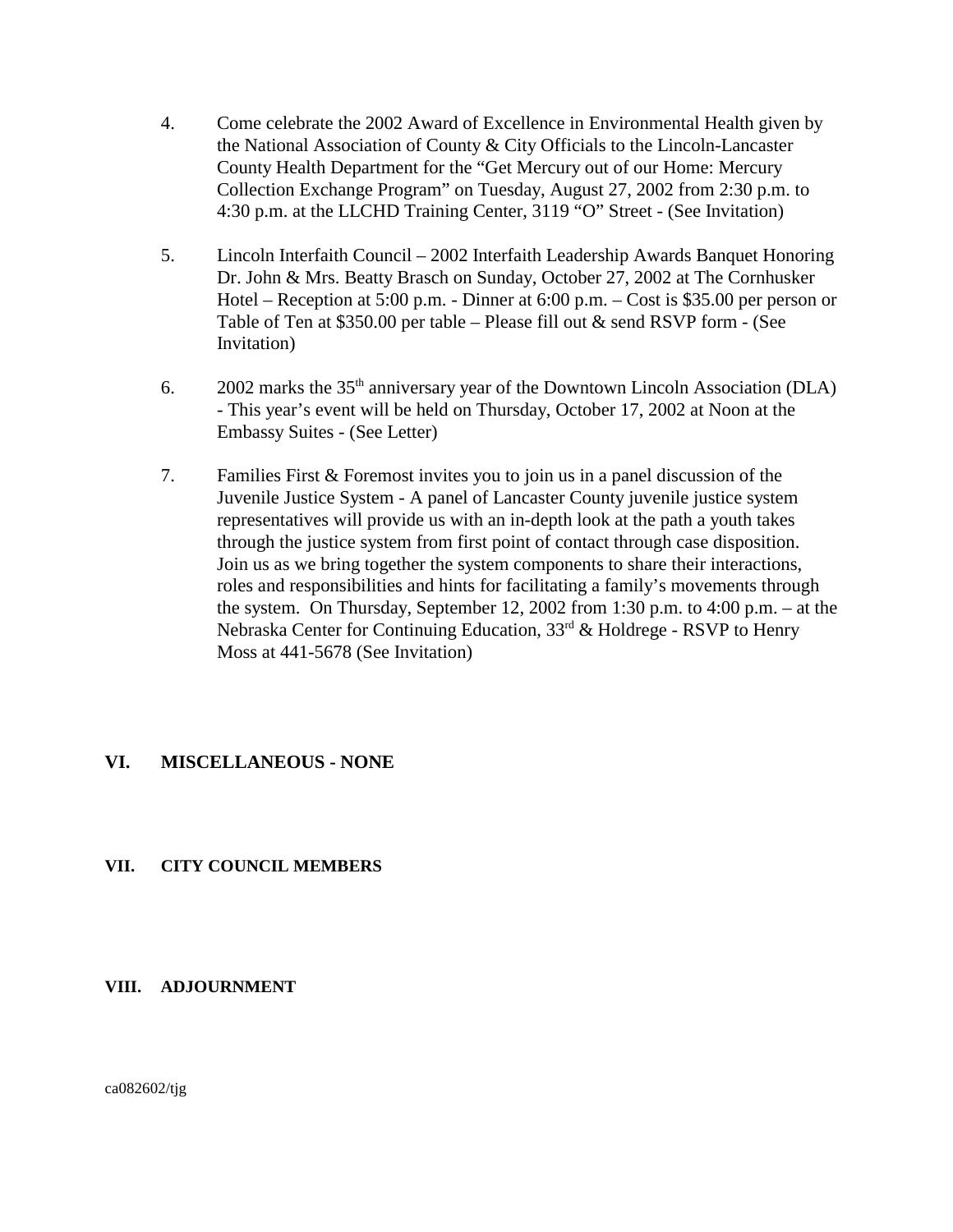# **MINUTES CITY COUNCIL MEMBERS' "NOON" MEETING MONDAY, AUGUST 26, 2002** *CONFERENCE ROOM 113*

**Council Members Present:** Jonathan Cook, Chair; Jon Camp, Vice Chair; Glenn Friendt, Annette McRoy (arrived late), Coleen Seng, Ken Svoboda. ABSENT: Terry Werner

**Others Present:** Mark Bowen (arrived late), Ann Harrell, Mayor's Office; Dana Roper, City Attorney; Chief Casady, LPD (attended briefly); Joan Ray, Council Secretary; Darrell Podany, Aide to Council Members Camp, Friendt and Svoboda; Nate Jenkins, Lincoln *Journal Star* representative.

## **I. MINUTES**

1. Minutes of "Noon" Council Members' Meeting for August 19, 2002.

Chair Jonathan Cook requested a motion to approve the above-listed minutes. Ken Svoboda moved approval of the minutes as presented. The motion was seconded by Glenn Friendt and carried by unanimous consensus of members present, for approval.

# **II. COUNCIL REPORTS ON BOARDS, COMMITTEES, COMMISSIONS AND CONFERENCES -**

1. PUBLIC BUILDING COMMISSION WORK SESSION (Camp/Seng) - This meeting was cancelled due to lack of public notice. The public meeting was not advertised and the Commission was advised by Attorney Dana Roper that it would be best not to meet without public notification. Ms. Seng noted that Public Building Commission staff should be more attuned to the required notification for public meetings.

2. STAR CITY HOLIDAY FESTIVAL BOARD (McRoy) Ms. McRoy did not attend.

3. FLOOD PLAIN TASK FORCE (Seng) Ms. Seng reported that the main event was listening to the Corp of Engineers' presentation on the economic portion of the Dead Man's Run study. In the discussion of how many structures would have to be replaced in the Commercial and the Residential areas, Ms. Seng had noted that the figures just did not make sense. As it turned out, the computer model had failed. The information was incorrect. Ms. Seng reported that when she gets a corrected version of the presentation, she would distribute it to Council.

Ms. Seng explained that another issue which had been discussed was what kind of policy could be put together for Street and Alley Vacations and Surplus Land issues. They wanted a recommendation for a standard policy on land use in the flood plain. All the staff from Public Works, NRD, Building and Safety, and the Corp of Engineers are trying to put a policy in place. One question of concern was whether or not the City should keep vacated lands and not allow building in those areas. If a Department has surplus property in the flood plain, should the City sell it or keep it because it is in the flood plain? Those are questions that need to be answered.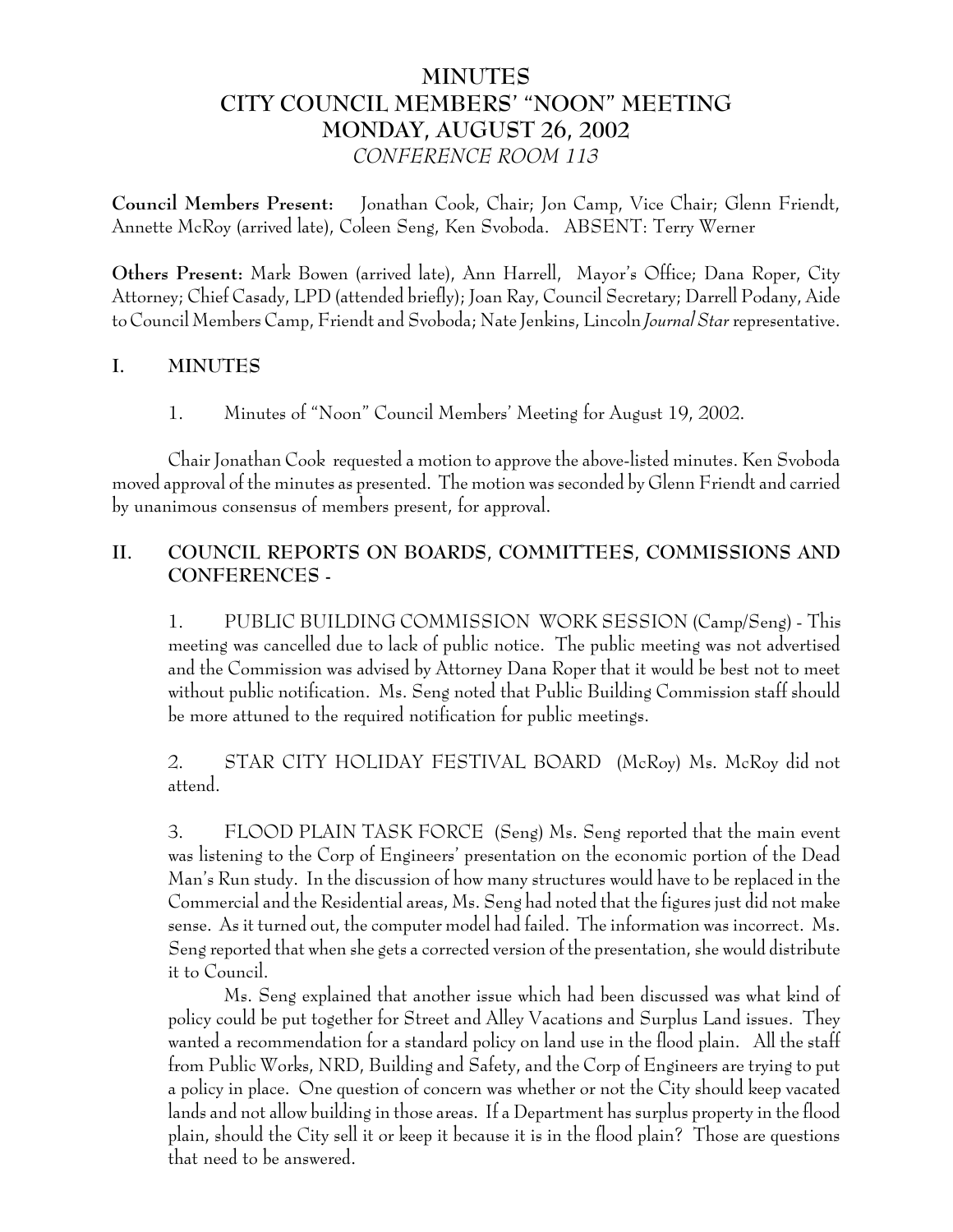4. INTERNAL LIQUOR COMMITTEE/SPECIAL PERMIT SUBCOMMITTEE (Svoboda) Mr. Svoboda stated that the meeting had gone very well. The one consensus coming out of it was that if there were to be any change made to the ordinance at all, it would be - as part of mitigation - that the Special Permit holder would have to stop selling alcohol at ten o'clock. Mr. Svoboda reiterated that it had been a good meeting - a respectful gathering. Everyone shared their philosophies, opinions and views. It went very well. Mr. Svoboda noted that he had asked Mr. Pedersen of the Law Department to put together a Draft Ordinance change to indicate the 10:00 p.m. notation. He stated that most of those attending the meeting had not had a problem with that stipulation. Mr. Svoboda requested that Council Members all receive a copy of the minutes of that meeting. [*Staff printed copies for all Council members on 08-26-02; copies were distributed to the participants of the meeting and the City Clerk on 08-27-02]*

5. COMMUNITY LEARNING CENTER MEETING (Seng) - *(Held over from the August 19th "Noon" Agenda)* Ms. Seng noted that since the meeting, the Council Members had received information from the presenters, which she believed, gave pretty good detail of the meeting.

OTHER MEETINGS - Ms. McRoy mentioned the Police Quadrant Meetings to which Council Members are invited. She noted that Captain Cita had brought out at the last such meeting, that it costs the City between fourteen- and sixteen-thousand dollars in Police over-time for the Saturday Home Game traffic control. The University isn't helping with that. She commented that she understood the great tax benefits to the City with the downtown sales on football Saturdays, but since we have just finished work on this very tight City budget, it was hard for her to just let that expenditure go unnoted. There are 58 officers on eight-hour shifts on overtime.

Mr. Friendt stated that he would be interested in knowing what the University Police Department expends on this. Ms. McRoy stated that the University Police just handle the University property, and the University *pays* Sheriff's deputies to do the inside stadium work. They're paying other agencies to supervise security in the stadium, while the City makes sure that there is a smooth flow of people and traffic in and out of the downtown area (two hour before and two hours after the games) and we're on our own - Ms. McRoy felt that was inappropriate.

Mr. Svoboda suggested investigating a seat tax on each game ticket similar to what was being discussed for Pershing Auditorium events. There is now a fifty-cent fee to cover such expenses on Pershing events. Mr. Cook observed that this might be considered a "seat impact fee". [Laughter]

Mr. Bowen asked if the Sheriff's deputies being paid were off-duty? Mr. Camp wondered what the City's policy is on other activities...such as basketball games? Ms. McRoy stated that those officers covering basketball games are off-duty and the University *hires* them. Mr. Camp stated that he just wanted to know what the policy is so we can be consistent. Ms. McRoy mentioned that at large events such as RibFest, the security officers are paid by the promoters.

Mr. Friendt suggested that they should ask the expert. Ms. McRoy stated that she would do an RFI requesting that information. Mr. Camp noted that there are certain issues that are sensitive to the University and the State of Nebraska. In the past, balancing the issues, benefit to the larger community vs. cost to the Lincoln community, has been discussed and considered. It was agreed to gather more information on the issue before a policy statement was issued.

Ms. McRoy stated that they had also discussed a curfew downtown. The input from that discussion will be forwarded to the ILC for further consideration.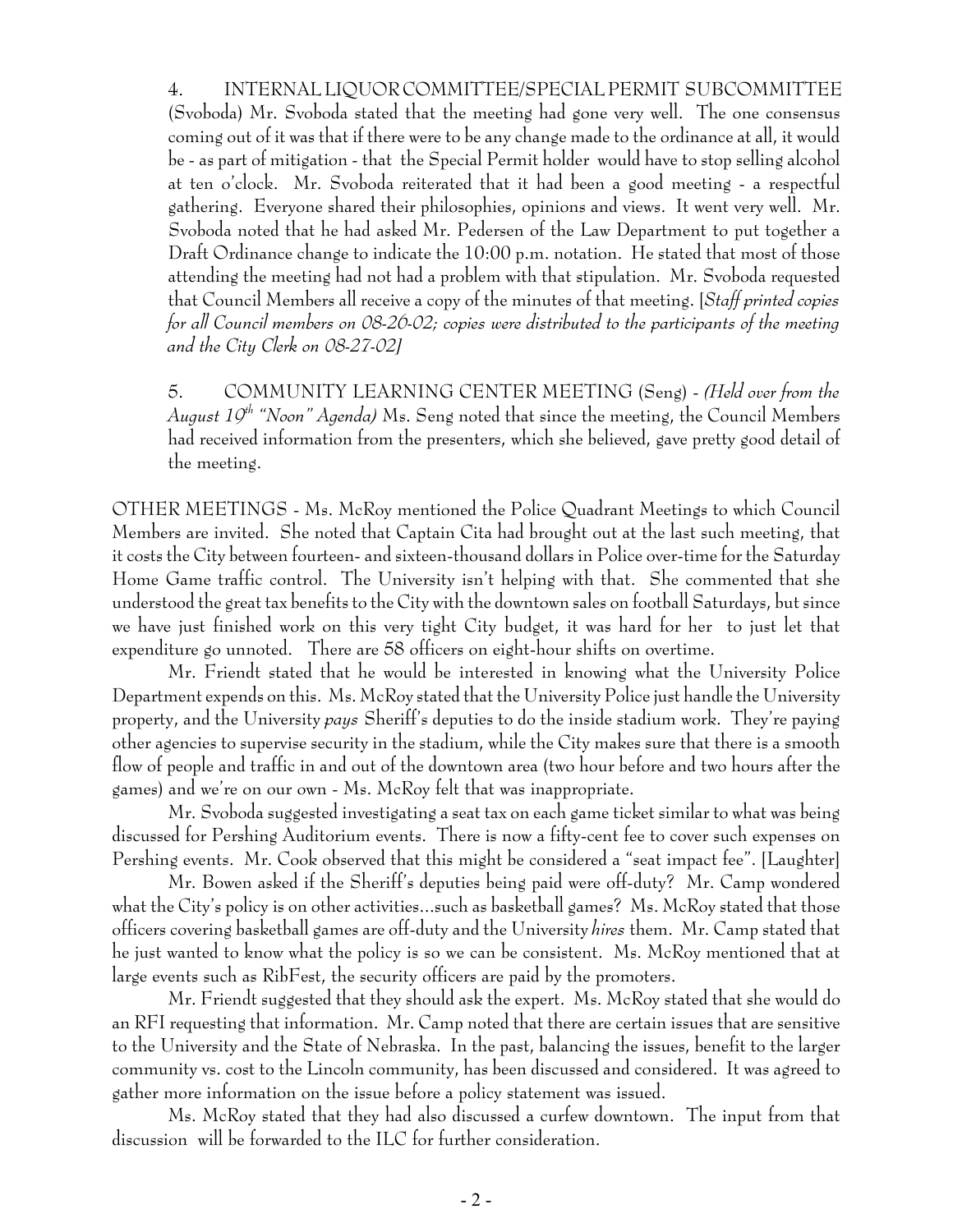Mr. Camp asked what private citizens could do when they see an attendee of the football games urinating in public. Discussion on this issue resulted in no definite course of action being decided upon.

**III. APPOINTMENTS/REAPPOINTMENTS** - Noted Without Significant Comment.

**IV. REQUESTS OF COUNCIL FROM MAYOR** - Mr. Bowen passed a Memo to Council Members which showed the response of the Supervisor to the concerns expressed by Council regarding a City Employee submitting a resume for the Library Board appointment on City stationery.

## **V. MEETINGS/INVITATIONS** - Noted Without Significant Comment

**VI. MISCELLANEOUS** - Mr. Cook had requested Chief Casady to stop by the "Noon" Meeting to address some concerns on a current Council Agenda item. Mr. Roper, City Attorney, advised Council that it would be better if Chief Casady did not make comments on the issue at this meeting. He stated that the reason for that was that Council's decision was to be made based on a land-use consideration. It is not based on personal proprietorship. There is nothing in the zoning that would speak to this and Mr. Roper felt this would, should the application be denied, only offer a needless basis for appeal. For those reasons, Mr. Roper stated that he would prefer that Council not receive a report from Chief Casady at this time. He noted that if the neighbors wish to make comments, they are free to do so, but this is a land-use decision for the Council.

Mr. Friendt thanked both Chief Casady and Mr. Roper for their time and professionalism.

## **VII. COUNCIL MEMBERS**

**JON CAMP** - Mr. Camp asked, regarding special mayoral briefings, (such as was recently done on the Impact Fees), how it was decided which Council Members are invited? Mr. Bowen stated that they leave that to Debbie to figure out how to stay within the rules - who should get together and when and how. Mr. Camp stated that he was curious because he was not invited on any of the meetings for the impact fees. He noted that he did represent 55,000 people, and found this exclusion to be rather interesting, to say the least.

 Mr. Bowen said that he apologized. Mr. Camp noted that it is not the first time he had been excluded. Mr. Bowen stated that he would have to ask Debbie how things fit together. Mr. Camp noted that it disenfranchised his constituents; and he felt the impact fees will have a substantial impact on southeast Lincoln especially. He commented that he would greatly appreciate being informed, as his colleges are, in the future. Mr. Bowen responded with an "okay".

**JONATHAN COOK** - Mr. Cook stated that he was not pleased with the *Journal Star* Budget editorial which basically called the Council Members nincompoops. Mr. Friendt indicated that he had crafted a response which he sent off Friday. He noted that the e-mail in the Council Office has been down, but a copy of that response has been forwarded to all of the Council Members.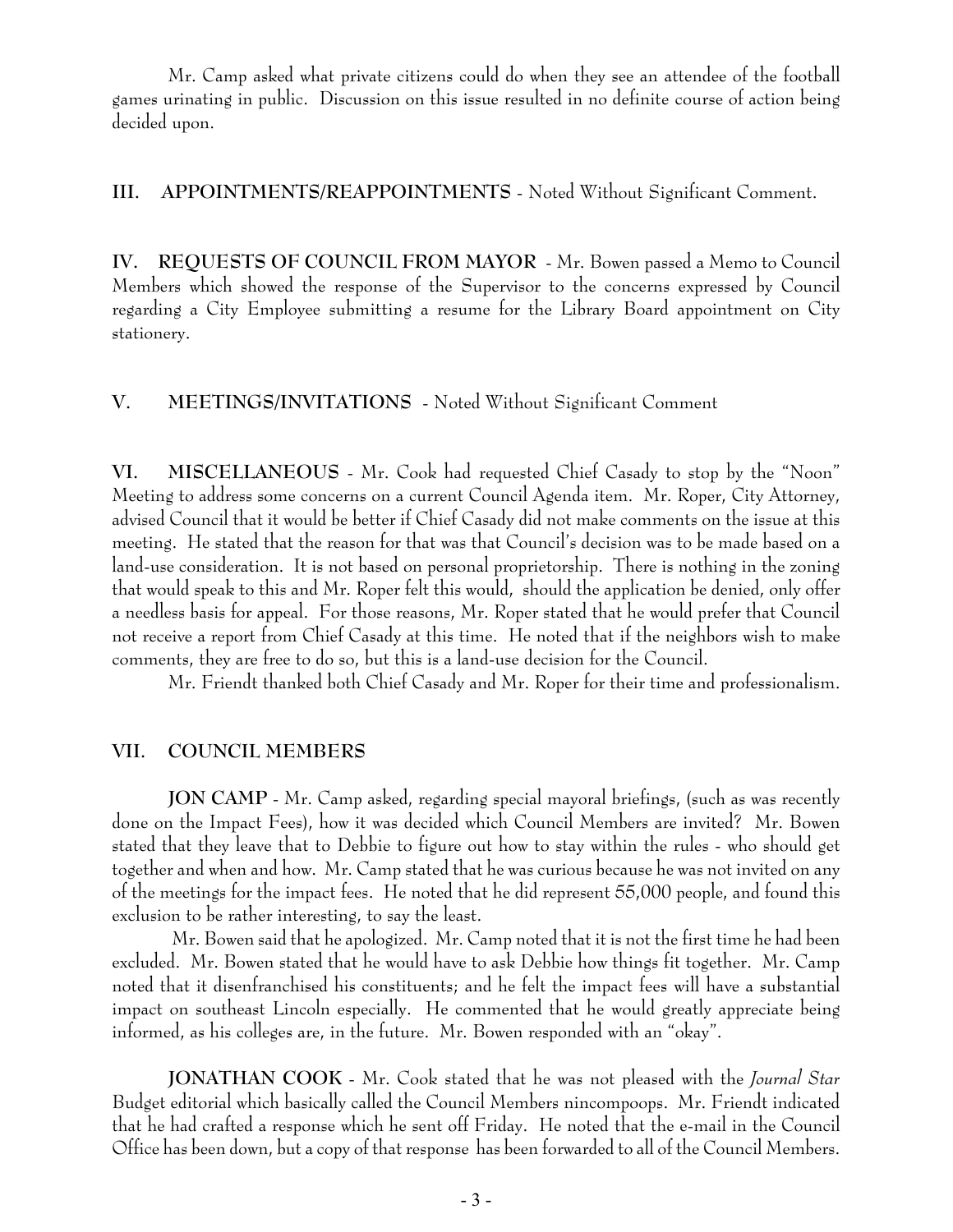He offered it as a local view because he felt it was a rather amazing characterization of what actually happened. Mr. Cook agreed, stating that, quite frankly, the editorial misrepresented the facts.

Mr. Friendt indicated that he had provided facts, though he reluctantly admitted that he had also allowed a little opinion to shine through. [Laughter] Mr. Cook indicated that he had prepared a response, but hadn't sent it. He decided now that whether or not he *would* send it would depend on what Glenn had written.

Mr. Cook also discussed whether or not it would be advisable or allowable for him to use his discretionary funds for letters and mailings to notify the voters in the precincts that had been added to his district after the last census count of their new representation. It was noted that there should be some individual responsibility on the part of the public to know their district and be aware of their representation on the Council.

In continued discussion, it was noted that the mailing might be viewed as a campaigning expense. In that context, the 5-City TV programing of several Council Members was also mentioned. Mr. Luxford had indicated to Mr. Camp that those programs would be discontinued prior to the election. Mr. Cook asked what the time line was on that, but Mr. Camp did not remember, noting only that it would be within the established guidelines.

It was agreed that a final decision on the mailing would be postponed until Mr. Roper had time to review the situation further.

**GLENN FRIENDT** - Mr. Friendt asked Ms. Harrell, regarding an update on the Entertainment Complex, if he understood that any developer can get all the information they would need to formulate some kind of proposal from the Mayor's Office, or from Dallas McGee in the Urban Development office? Ms. Harrell stated that that was correct. She stated that it is not a City project, but noting that, she offered that their office had information that a private developer might find useful in trying to put together a strategy.

**ANNETTE McROY** - No Further Comments

**COLEEN SENG** - No Further Comments

**KEN SVOBODA** - Mr. Svoboda stated that most of the Council Members had been in attendance at the forum that had been sponsored by the Fair Share Alliance regarding the impact fees. There had been discussion immediately following that meeting regarding the potential of having that broadcast on Channel 5.

The Council engaged in a lengthy discussion on having another forum which would be televised with the exact format, and if possible the same panel participants, or if not the same participants, others with similar views as those of the original panelists. The format was deemed to have been very educational and beneficial in informing the public on these very important issues. It had been done with great impartiality and a balanced presentation.

The final decision was to have at least one such televised meeting prior to the Planning Commission meeting on this issue. All of the Council agreed that it was important to get this information out to the public so they can begin to understand what is going on. The meeting could be termed a Council's Town Hall Meeting, in the Council Chamber with, perhaps, the League of Women Voters to host the effort. It was agreed that the meeting would be sometime prior to the Planning Commission meeting on the  $18<sup>th</sup>$  of September.